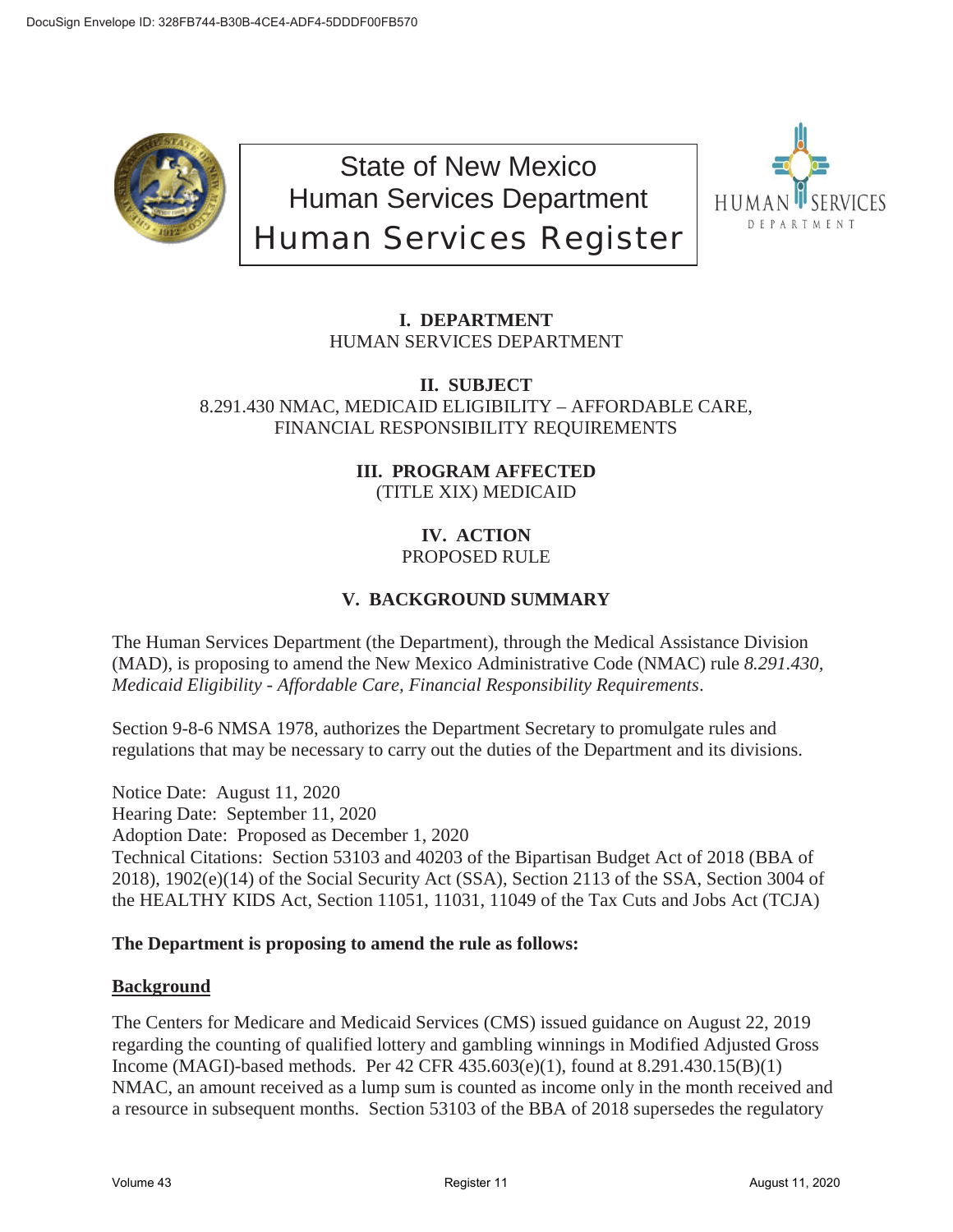rule found at 42 CFR 435.603(e)(1) in the case of "qualified lottery winnings" and "qualified lump sum income" (i.e. gambling) of \$80,000 or greater. Section 53103 requires that covered lottery and gambling winnings of \$80,000 or greater, which are received in a single payout, be counted not only in the month received, but over a period of up to 120 months. Section 53103 provides a formula for determining this period, depending on the amount of the winnings. States are required to apply this formula to qualified lottery or gambling winnings received beginning on or after January 1, 2018.

Section  $1902e(14)(K)(v)$  of the SSA included in this rule defines "qualified lottery winnings" as winnings from a sweepstakes, lottery, or pool or winnings from "a lottery operated by a multistate or multijurisdictional lottery association." Multijurisdictional lotteries include those that include multiple entities of government.

While lottery winners generally have a choice between receiving a single payment or an annuity that pays out in installments over a period of time, the definition of "qualified lottery winnings" per the SSA applies to the single payout option. Lottery winnings paid out in installments are not required to be considered as "qualified lottery winnings." Lottery winnings paid in installments would be treated the same as other types of recurring income per 42 CFR 435.603(e). Non-cash prizes continue to be counted as lump sum income in the month in which they are received and are not counted as "qualified lottery winnings."

Section  $1902(e)(14)(K)(vi)$  of the SSA defines "qualified lump sum income" as "income that is received as a lump sum from monetary winnings from gambling. Gambling activities include: betting pools; wagers placed through bookmakers; slot machines; roulette wheels; dice tables, lotteries; and bolita or numbers games, or the selling of chances therein." Non-cash prizes are not counted as qualified lump sum income.

For qualified winnings from lotteries or gambling activities occurring on or after January 1, 2018, states must count the winnings according to the following formula:

Winnings less than \$80,000 are counted in the month received. Winnings of \$80,000 but less than \$90,000 are counted as income over two months, with an equal amount counted in each month. For every additional \$10,000 one month is added to the period over which total winnings are divided, in equal installments, and counted as income. The maximum period of time over which winnings may be counted is 120 months, which would apply to winnings of \$1,260,000 and above.

Under section 53103(b)(2) of the BBA of 2018 the requirement to count qualified lottery and gambling winnings in household income over multiple months applies only to the individuals receiving the winnings. The determination of household income for other members of the individual's household is not affected. Thus, for example, the total amount of qualified lottery or gambling winnings of a spouse or parent continues to count only in the month received in determining the eligibility of the other spouse and children.

States may accept self-attestation or require other verification of lottery and gambling winnings. If a state requires other verification, per regulations at 42 CFR 435.952(c), the agency will access electronic data sources (such as a state lottery) winner database, if available, and may accept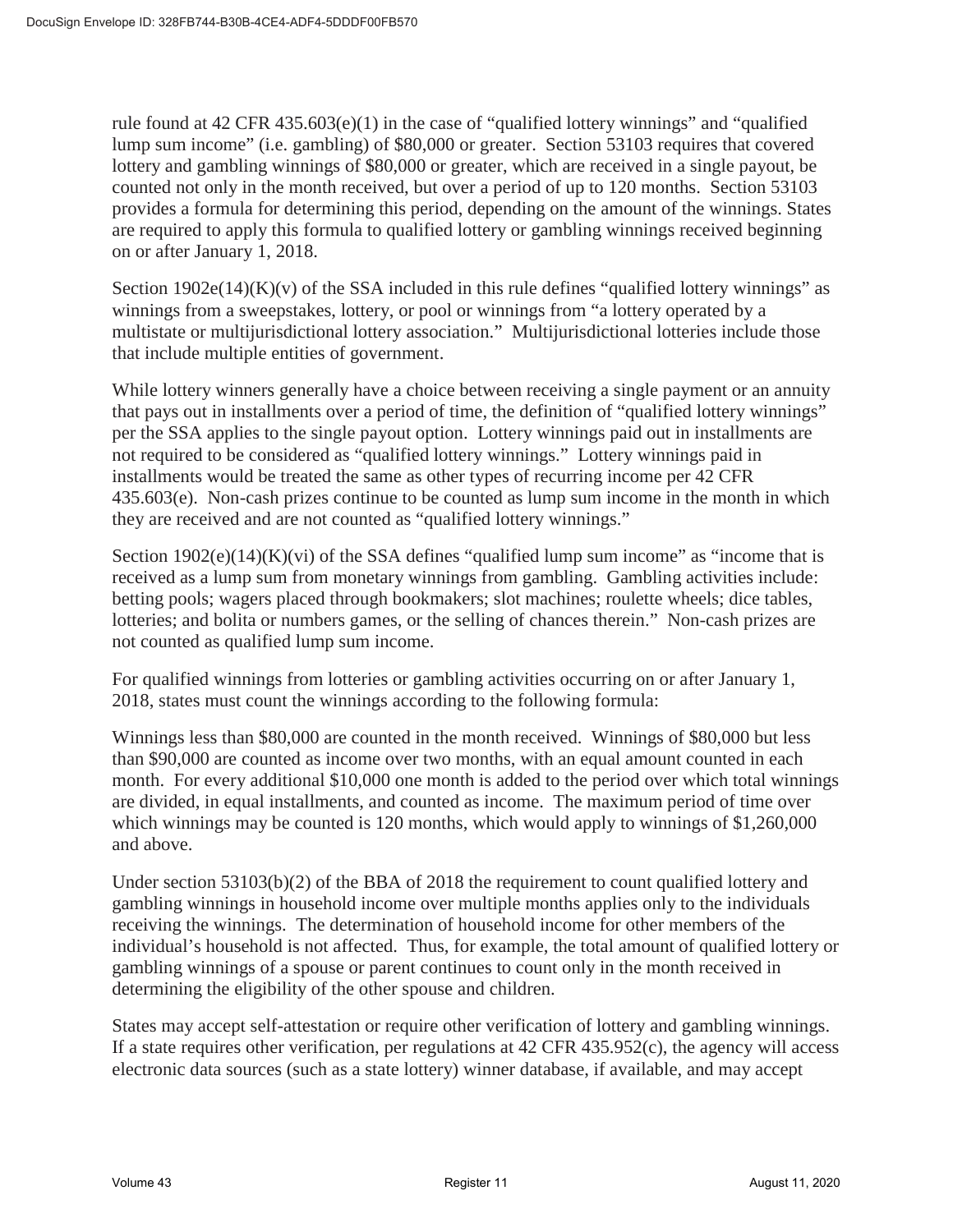self-attestation of lottery and gambling winnings before requesting documentation from the individual.

Section  $1902(e)(14)(K)(iii)$  of the SSA requires that states establish an "undue medical or financial hardship" exemption through a procedure and based on a standard established by the state for individuals impacted by the new treatment of lottery and gambling winnings. States should develop a procedure and establish a reasonable standard for this hardship exemption.

Applicants and beneficiaries affected by the counting of lottery or gambling winnings maintain their ability to request a determination on a non-MAGI basis. The SSA specifies that the state agency provide notice to affected individuals of the date on which the lottery or gambling winnings no longer will be counted for the purpose of Medicaid or CHIP eligibility. States are required to notify affected individuals of the hardship exemption.

The August 22, 2019 CMS guidance letter references other changes to countable income regarding the exclusion of parent mentor compensation, alimony received, and discharged student loan debt. Changes to deductions are referenced regarding moving expenses, alimony paid, and tuition and fees. These changes have been incorporated into the proposed rules.

#### **Section 8**

The current mission statement is being added.

## **Section 10**

Section 10 is revised to reflect the new Federal Poverty Level amounts that go into effect on April 01, 2020.

#### **Section 15 Changes to Countable Income**

Paragraph (1) of Subsection B is revised to reference qualified lottery and gambling winnings as an exception to lump sum counted as income only in the month received.

Section 15 is revised to add a new Subsection D regarding counting qualified lottery and gambling winnings in MAGI-based income in accordance with the CMS guidance. The Department will require verification of lottery winnings, but will access electronic data sources, if available, before requesting documentation. In terms of a hardship exemption the Department will apply a medical exemption if the individual can demonstrate that the counting of lottery or gambling winnings may deprive the individual of medical care such that the individual's health or life would be endangered. A medical exemption request must be made in writing and submitted to the Medical Assistance Division for review. Exemption request details will be included in the Notice of Case Action (NOCA) along with the other notice requirement to provide the date on which the lottery or gambling winnings will no longer be counted.

Section 15 is revised to add a new Subsection E regarding the exclusion of a nominal amount of Parent Mentor Compensation. A "parent mentor" is a parent or guardian of a Medicaid or CHIPeligible child who is "trained to assist families with children who have no health insurance coverage with respect to improving the social determinants of the health of such children." Section 3004 of the HEALTHY KIDS Act amends section 1902(e)(14) of the SSA to exclude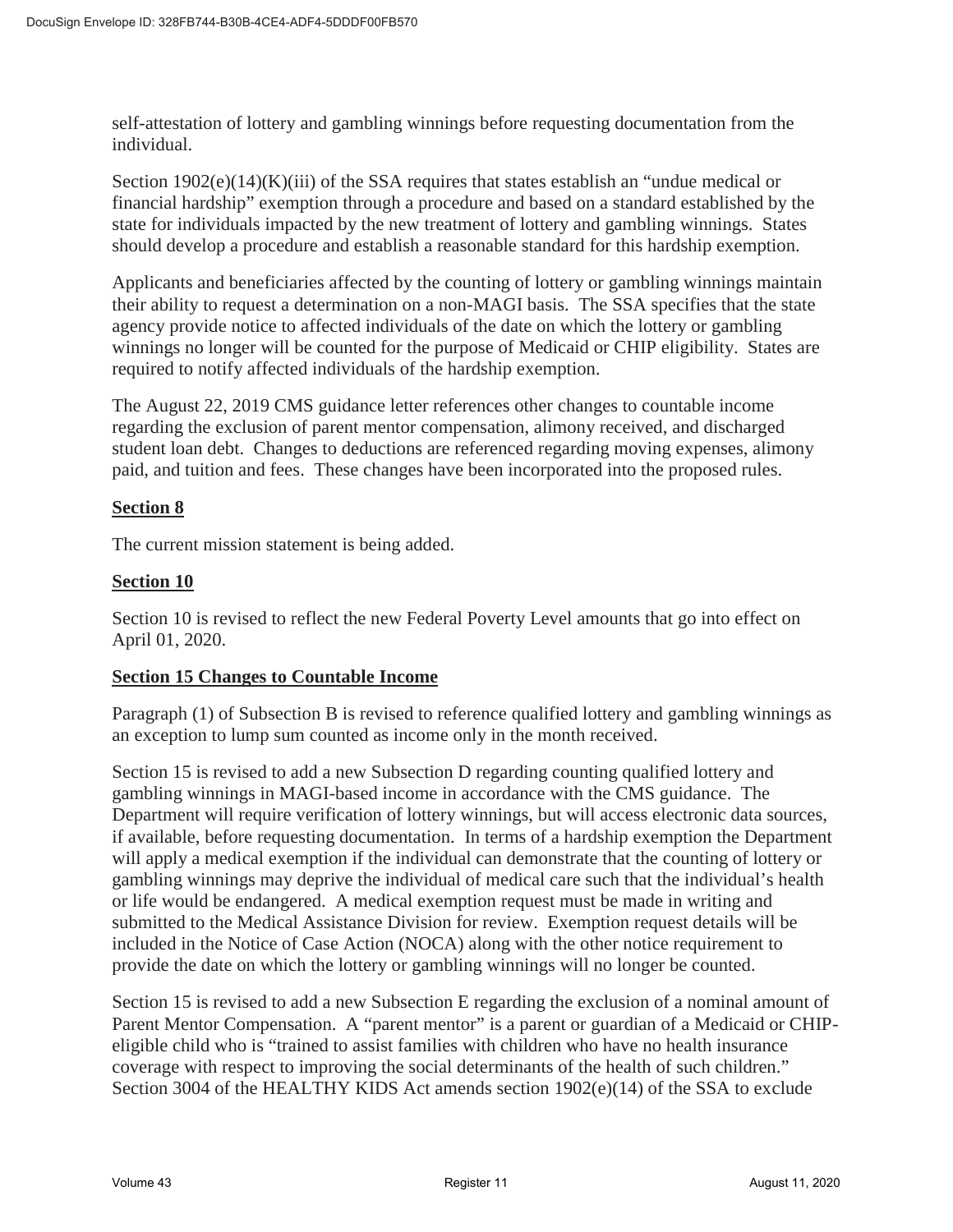parent mentor compensation from their MAGI-based household income. Any nominal amount received by an individual as compensation, including a stipend, for participation as a "parent mentor" in a grant-funded program under section 2113 of the SSA shall be disregarded for purposes of determining income eligibility of such individual for medical assistance. The disregard of parent mentor income applies only in the case of parent mentors working with a grantee organization under section 2113 of the SSA. The Department is defining a nominal amount as \$1,600 per month. Parent mentor income above \$1,600 per month is counted in the MAGI calculation.

Section 15 is revised to add a new Subsection F regarding discharged student loan debt. Student loan debt that is discharged, forgiven or cancelled is generally treated as taxable income to the borrower, and therefore the amount of discharged debt is included in MAGI-based income. Under section 11031 of the TCJA discharged student loan debt is not included in the income (and not counted in the MAGI-based income) of a borrower for tax years 2018 through 2025 if the debt is discharged on account of the death or the permanent and total disability of the student. The borrower and the student may or may not be the same person. Student loan debt discharged under the foregoing circumstances is not counted as income in determining household income for other members of the borrower's household.

Section 15 is revised to add a new Subsection G regarding alimony received. Section 11051 of the TCJA modified the alimony rules. Under the TCJA, alimony payments received under separation or divorce agreements finalized after December 31, 2018, or pre-existing agreements modified after December 31, 2018, are not included in the income of the recipient. For individuals with alimony agreements finalized on or before December 31, 2018, alimony continues to be included in the income of the recipient for the duration of the agreement or until the agreement is modified. Self-attestation is accepted for the verification of the date of execution of separation or divorce agreements that include the provision of alimony.

## **Section 15 Changes to Deductions**

Section 15 is revised to add a new Subsection H regarding alimony paid. Under the TCJA, alimony payments under separation or divorce agreements finalized after December 31, 2018 or pre-existing agreements modified after December 31, 2018, are not deductible by the payer. For individuals with alimony agreements finalized on or before December 31, 2018 alimony payments continue to be deductible. Self-attestation is accepted for the verification of the date of execution of separation or divorce agreements that include the provision of alimony.

Section 15 is revised to add a new Subsection I regarding moving expenses. Section 11049 of the TCJA eliminates the deduction for qualified moving expenses for tax years 2018 through 2025. Moving expenses, including expenses incurred by the individual as well as reimbursements from an employer, should no longer be deducted in calculating MAGI. This change does not apply to active duty members of the military who are ordered to move or change duty station.

Section 15 is revised to add a new Subsection J regarding the payment of tuition and fees for qualified education expenses for postsecondary education. Amounts paid for these expenses for the taxpayer, spouse or tax dependent typically could be deducted in computing adjusted gross income. Section 40203 of the BBA of 2018 eliminates this deduction effective January 1, 2018.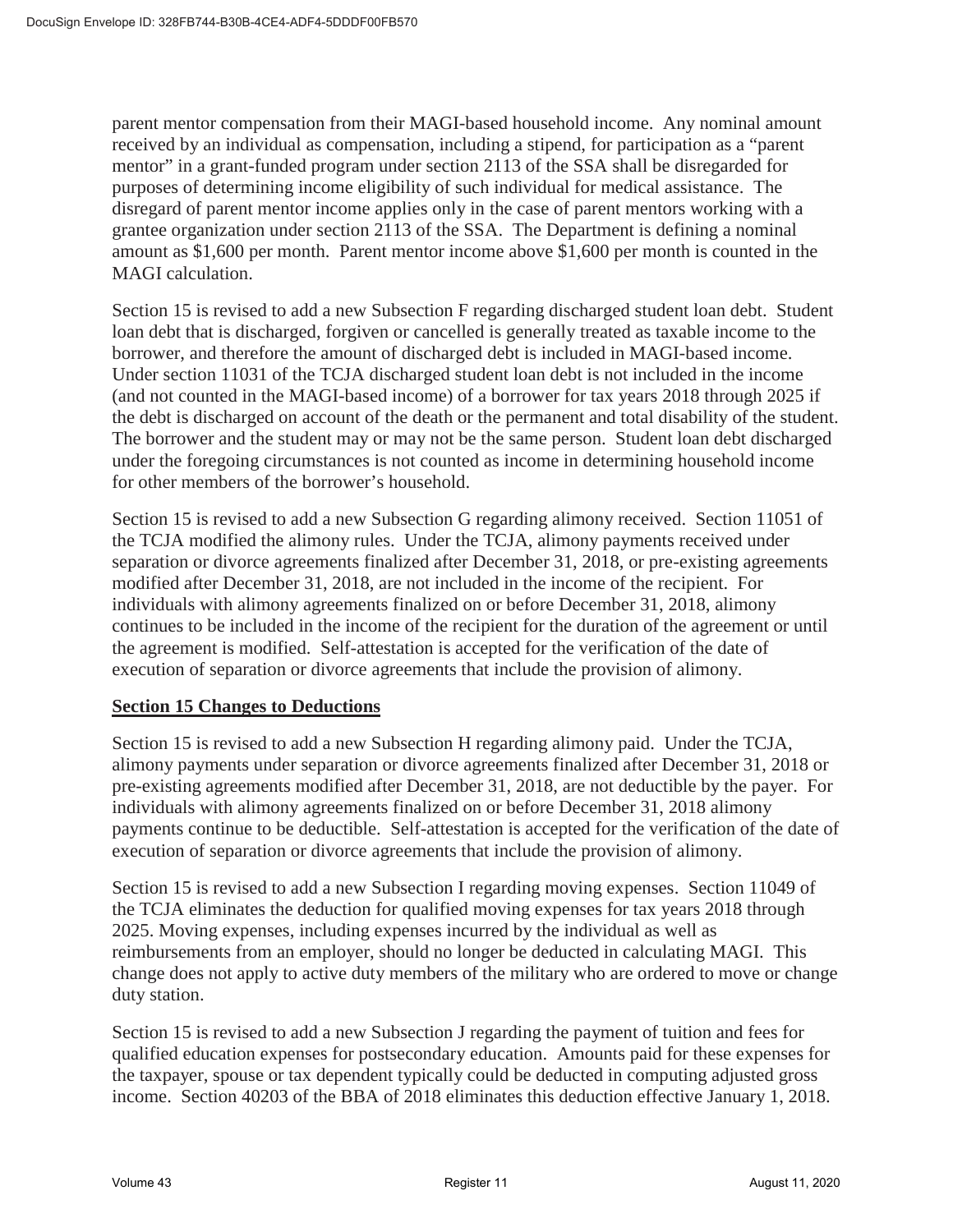Such tuition and fees paid are no longer deductible in calculating MAGI, effective January 1, 2018.

## **VI. RULE**

These proposed rule amendments will be contained in 8.291.430 NMAC. This register and the proposed rule are available on the HSD website at:

http://www.hsd.state.nm.us/LookingForInformation/registers.aspx and http://www.hsd.state.nm.us/2017 comment-period-open.aspx. If you do not have internet access, a copy of the proposed register and rule may be requested by contacting MAD at (505) 827-1337.

## **VII. EFFECTIVE DATE**

The Department proposes to implement this rule effective December 1, 2020.

## **VIII. PUBLIC HEARING**

A public hearing will be held **via conference call** on September 11, 2020 at 9:00 a.m., Mountain Time (MT). **Conference phone number: 1-800-747-5150. Access Code: 2284263.**

If you are a person with a disability and you require this information in an alternative format or require a special accommodation to participate in the public hearing, please contact the MAD in Santa Fe at (505) 827-1337. The Department requests at least 10 working days advance notice to provide requested alternative formats and special accommodations.

Copies of all comments will be made available by MAD upon request by providing copies directly to a requestor or by making them available on the MAD website or at a location within the county of the requestor.

## **IX. ADDRESS**

Interested persons may address written comments to:

Human Services Department Office of the Secretary ATTN: Medical Assistance Division Public Comments P.O. Box 2348 Santa Fe, New Mexico 87504-2348

Recorded comments may be left at *(505) 827-1337*. Interested persons may also address comments via electronic mail to: madrules@state.nm.us. Written mail, electronic mail and recorded comments must be received no later than 5:00 p.m. MT on September 11, 2020. Written and recorded comments will be given the same consideration as oral testimony made at the public hearing. All written comments received will be posted as they are received on the HSD website at http://www.hsd.state.nm.us/2017-comment-period-open.aspx along with the applicable register and rule. The public posting will include the name and any contact information provided by the commenter.